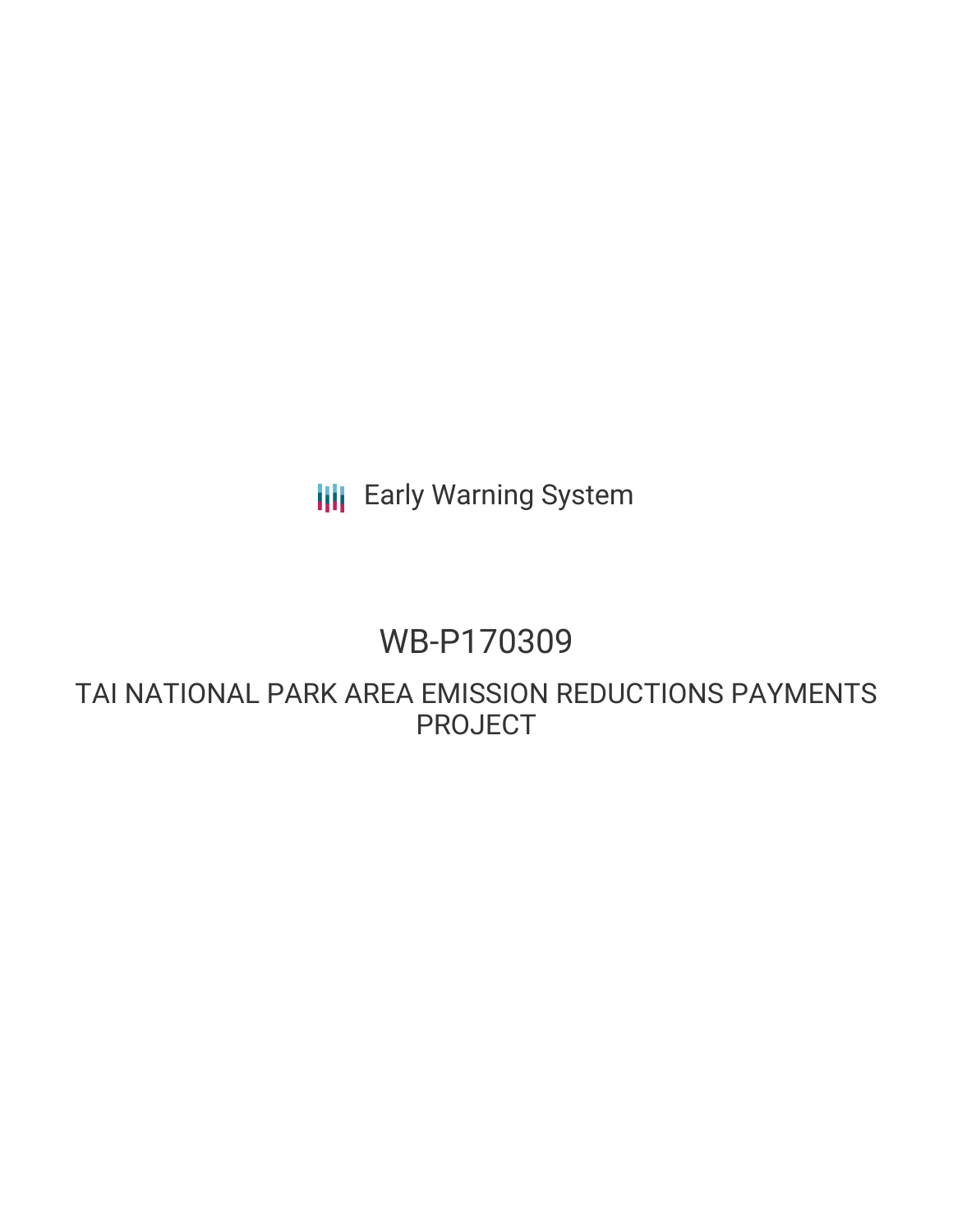

### Early Warning System TAI NATIONAL PARK AREA EMISSION REDUCTIONS PAYMENTS PROJECT

#### **Quick Facts**

| <b>Countries</b>               | Ivory Coast                                       |
|--------------------------------|---------------------------------------------------|
| <b>Financial Institutions</b>  | World Bank (WB)                                   |
| <b>Status</b>                  | Active                                            |
| <b>Bank Risk Rating</b>        | B                                                 |
| <b>Voting Date</b>             | 2020-10-28                                        |
| <b>Borrower</b>                | Government of Ivory Coast                         |
| <b>Sectors</b>                 | Agriculture and Forestry, Climate and Environment |
| <b>Investment Type(s)</b>      | Grant                                             |
| <b>Investment Amount (USD)</b> | \$82.50 million                                   |
| <b>Project Cost (USD)</b>      | \$82.50 million                                   |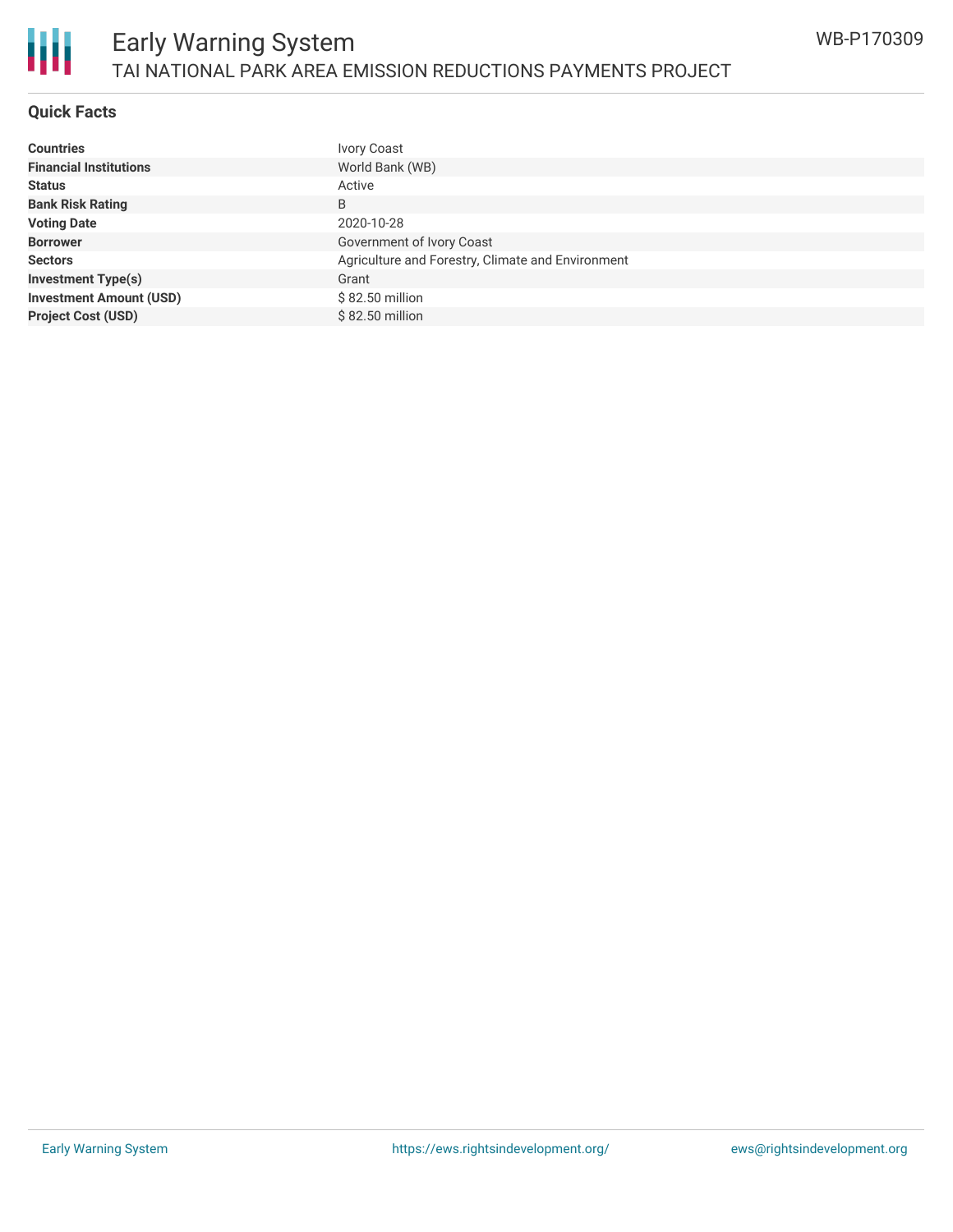

#### **Project Description**

The objective of the of the program is to make payments for measured, reported and verified Emission Reductions (ER) from reduced deforestation (ER payments) in the Taï national park area Emission Reductions Program, and distribute ER payments according to an agreed Benefit Sharing Plan.

The proposed project will pay up to US\$ 82.5 million for the effective delivery of GHG emission reductions, duly verified over a five-year period (2020-2024) in accordance with the FCPF Carbon Fund's Methodological Framework and resulting from the Taï ER-P implementation. This amount corresponds to the purchase of 75% of the estimated emission reductions in that five-year period according to the Taï ER-PD.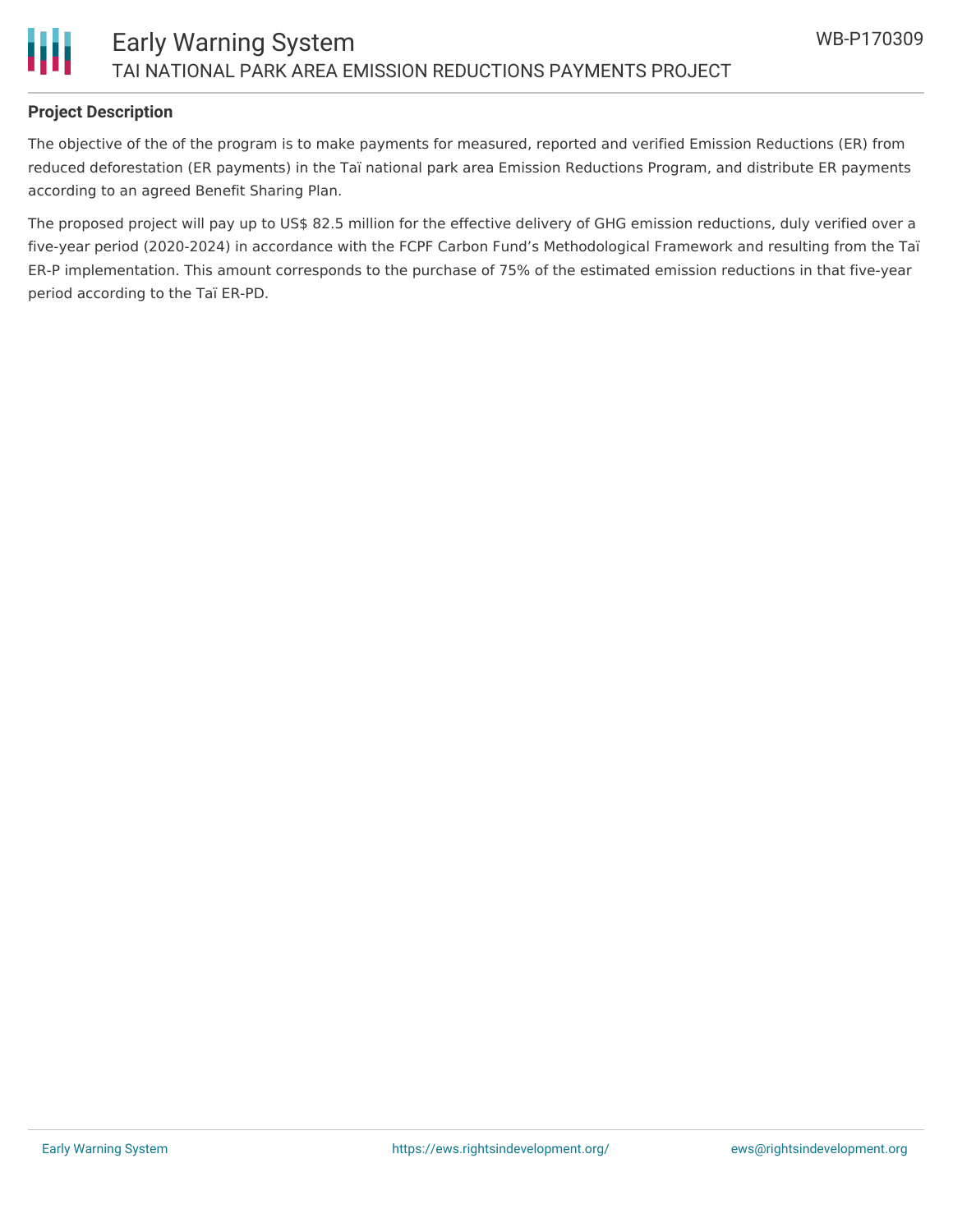

## Early Warning System TAI NATIONAL PARK AREA EMISSION REDUCTIONS PAYMENTS PROJECT

#### **Investment Description**

World Bank (WB)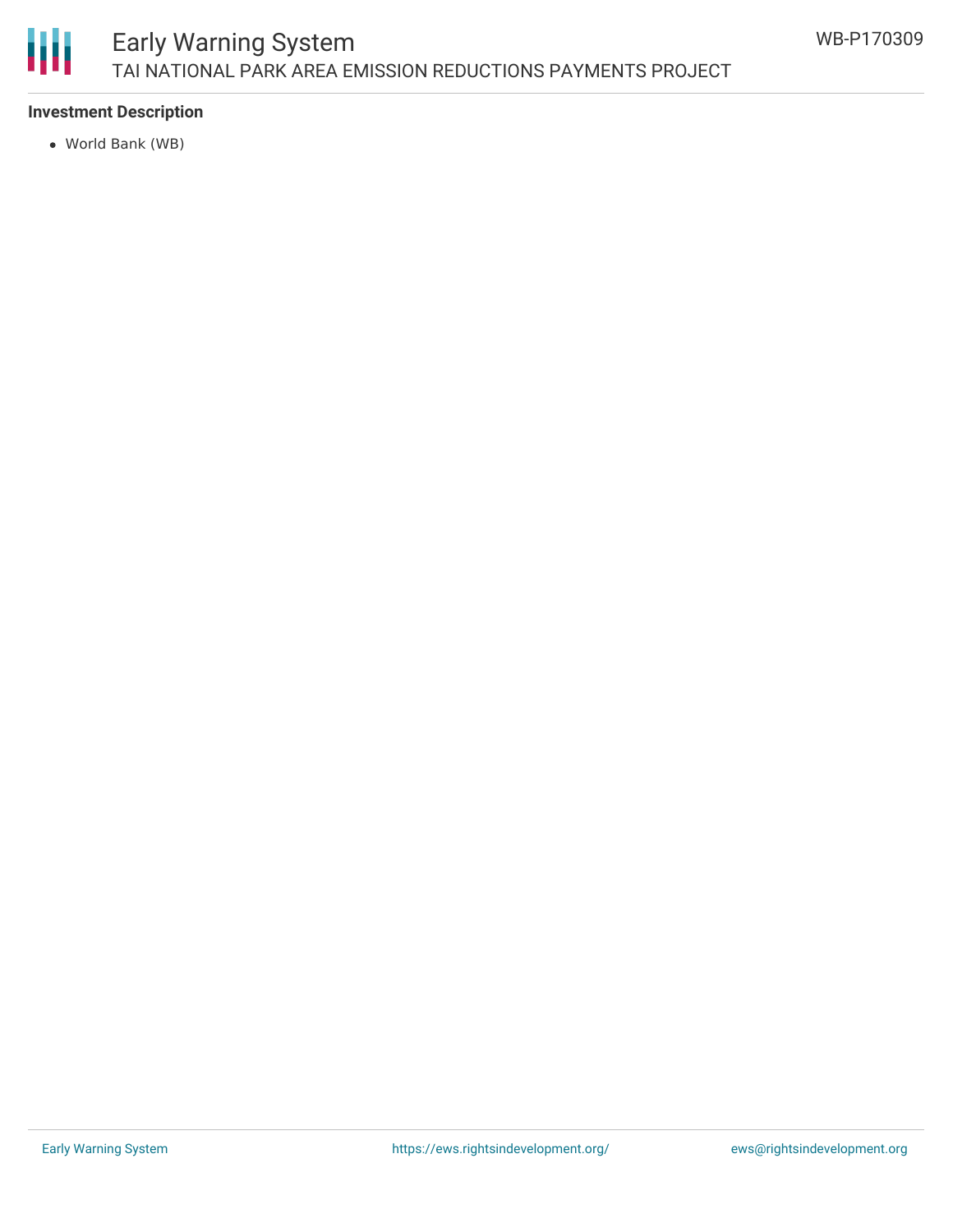

#### **Contact Information**

#### ACCESS TO INFORMATION

To submit an information request for project information, you will have to create an account to access the Access to Information request form. You can learn more about this process at: https://www.worldbank.org/en/access-toinformation/request-submission

#### ACCOUNTABILITY MECHANISM OF THE WORLD BANK

The World Bank Inspection Panel is the independent complaint mechanism and fact-finding body for people who believe they are likely to be, or have been, adversely affected by a World Bank-financed project. If you submit a complaint to the Inspection Panel, they may investigate to assess whether the World Bank is following its own policies and procedures for preventing harm to people or the environment. You can contact the Inspection Panel or submit a complaint by emailing ipanel@worldbank.org. Information on how to file a complaint and a complaint request form are available at: https://www.inspectionpanel.org/how-tofile-complaint